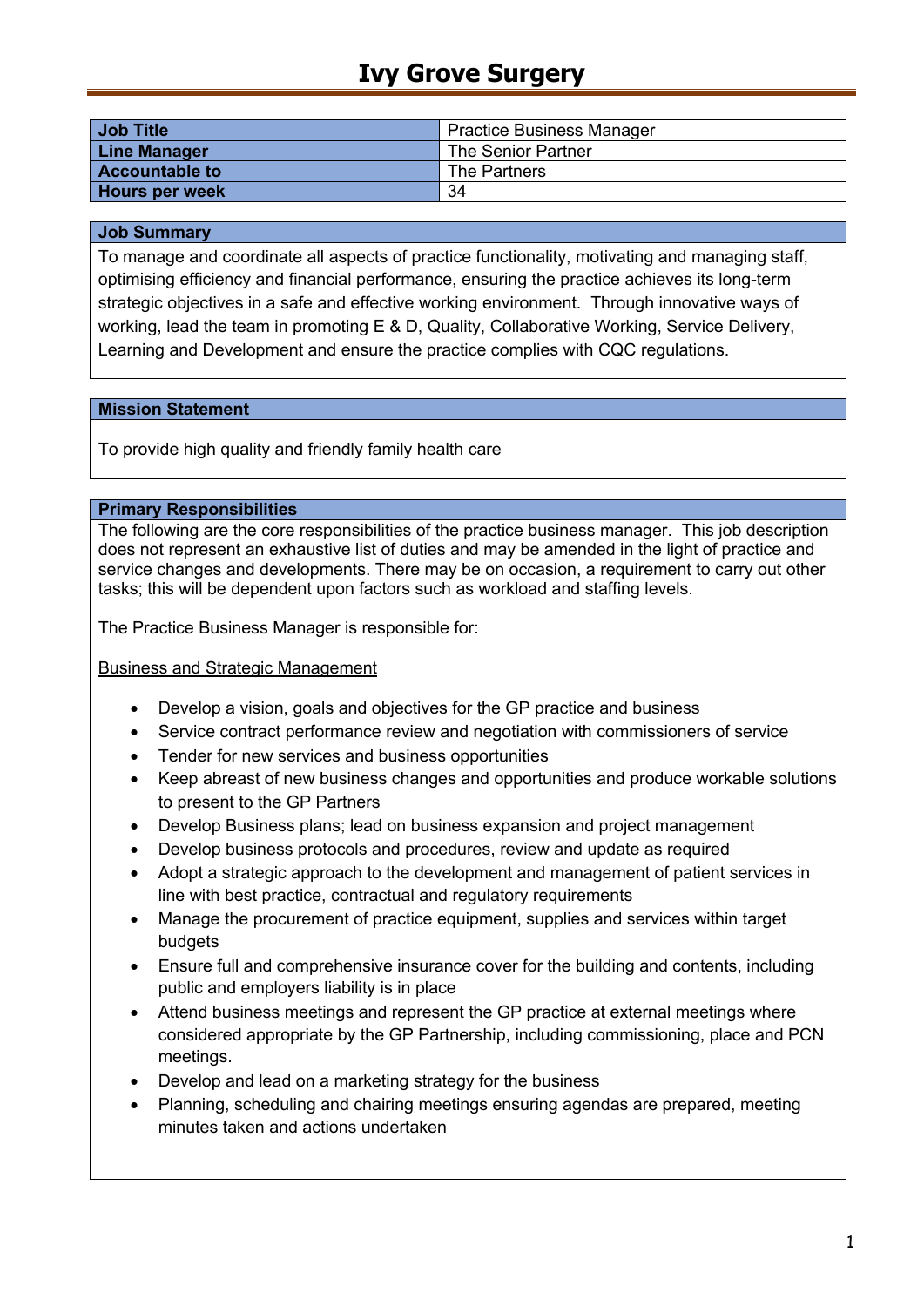# Financial

- Ensuring that sound financial controls, budgets, forecasts are in place
- Maintain and process partner's drawings, PAYE and pensions for practice staff
- Prepare and discuss financial reports, budgets, variance analysis and projections and report to the Partners on a timely basis
- Maintain an effective liaison with the accountant, overseeing practice accounts, ensuring year-end figures are presented
- Liaising with and maintaining strong working relationships with externals financial services such as Banks, Accountants, Property Professionals, CCGs, Area Teams, and other stakeholders to ensure income is maximised from current income streams
- Explore and deliver opportunities to improve profitability through maximising income and management of overhead expenditure

## Contract Delivery and Performance

- Interpret and implement national, local and practice quality standards
- Lead on all contractual matters to ensure performance is delivered and maintained to a high standard in line with the terms and conditions of the contacts and service level agreements
- Oversee the development and management of patient services
- Lead on ensuring service development and delivery in accordance with local and national guidelines and statutory requirements
- Lead on all matters related to the demand and capacity of services and appointments and work with the GP Partners and the clinical team to overcome challenges and seek solutions together
- Routinely access practice performance against patient access and demand management targets
- Lead on ensuring workforce capacity is maximised to meet the demands of the services
- Lead on ensuring that all clinicians are registered with the appropriate professional body, revalidation has been undertaken and records and liability insurance is in place and managed accordingly

### **Quality**

- Lead on change and continuous improvement initiatives; coordinating all projects within the practice
- Lead on all matters related to the Care Quality Commission (CQC) registration and compliance with the registered manager
- Coordinate and lead the compilation of practice reports and the Practice Development Plan (PDP)
- Be proactice in developing patient services and implementing service standards
- Develop and manage quality assurance methodology; analyse quality data and support its use in the continual enhancement of service quality
- Ensure the team achieve QoF targets, supported by the nursing and administrative leads
- Lead on Equality & Diversity
- Lead on all Health and Safety matters related to the business/GP practice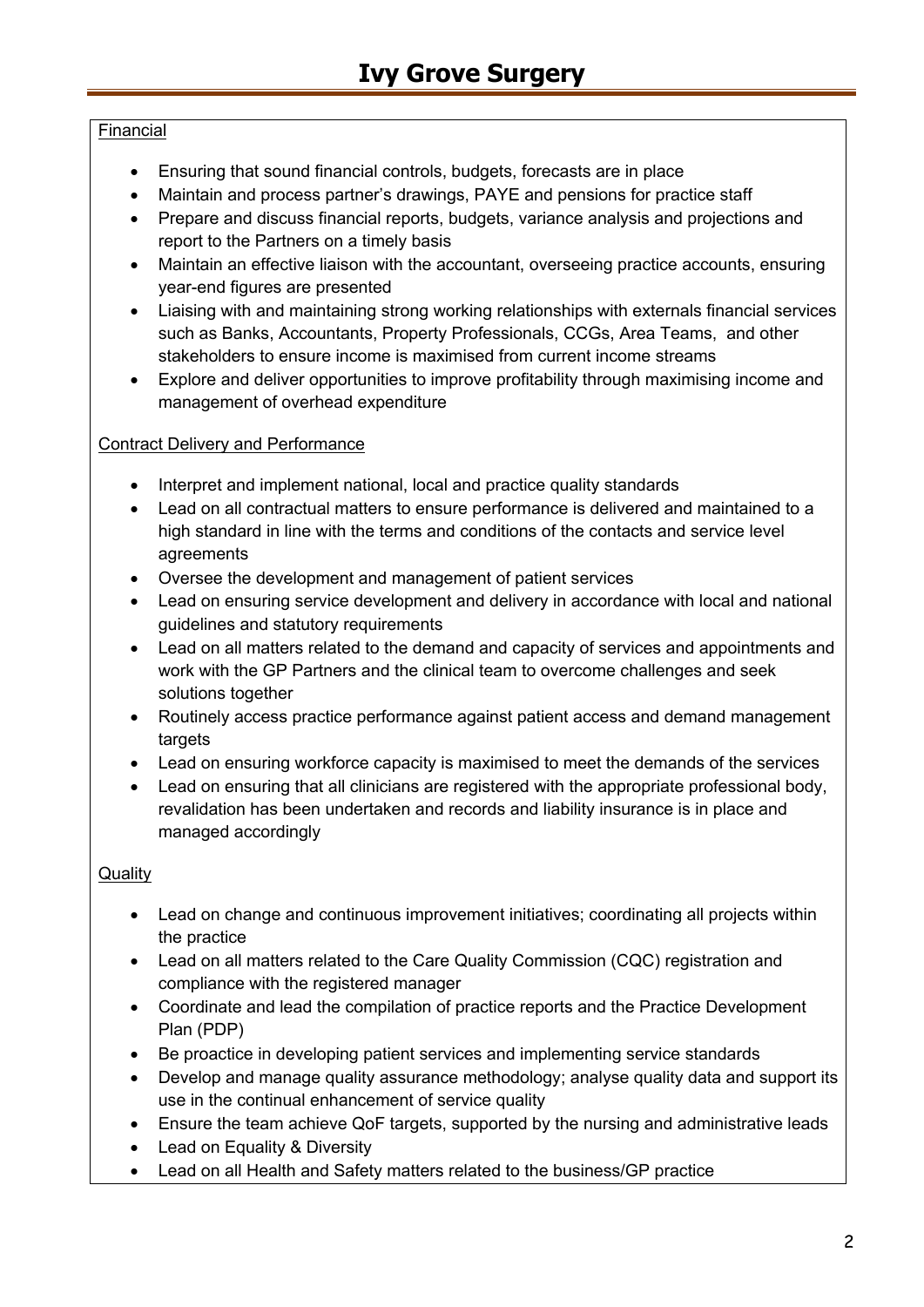# **Ivy Grove Surgery**

- Monitor the implementation and application of the Practice Complaints Procedure. Ensure all complaints are thoroughly investigated by the Operational Manager and that the partners are kept informed at all times. Ensure complaints are regularly audited to confirm any changes necessary to system or processes where a need for improvement has been identified have been carried out. When required liaise with the complaints manager at NHS England
- Implement the Significant Events Procedure. Investigate all significant events thoroughly and keep the partners informed at all times. Wherever possible, facilitate a satisfactory resolution of any significant event encountered. Keep all documentation held electronically. Regularly audit significant events and instigate any agreed improvements necessary to system or processes where a need for improvement has been identified.
- Alert other team members to issues of quality and risk
- Assess own performance and take accountability for own actions, either directly or under supervision
- Contribute to the effectiveness of the team by reflecting on own and team activities and making suggestions on ways to improve and enhance team performance
- Work effectively with individuals in other agencies to meet the needs of the patient
- Effectively manager own time, workload an resources
- Develop non-financial methods of enhancing staff morale
- Maintain responsibility for your own personal development including *but not exclusively:*
	- $\circ$  Maintaining an awareness of legislation and policy as may be applicable to the safe and effective running of the practice;
	- o Knowledge and application of the structure of the NHS and contractual framework;
	- o Knowledge of the structure of partnerships and companies;
	- o Knowledge and application of quality assurance and audit systems;
	- o Skills appertaining to business development and marketing;
	- $\circ$  Employment legislation; skills appertaining to accurate and effective management (including payroll / pensions);
	- $\circ$  Skills appertaining to information technology as may be required by the employer for effective business management

#### Collaboration, Membership and Liaison

- Undertake all the necessary and appropriate membership and shareholder duties to actively engage and work with GP Provider organisations
- Proactively lead and engage on all matters of collaboration with other GP practices and key partners
- Keep the GP Partners informed of all new developments and initiatives to include the NHS General Practice Forward View, Place and the Derbyshire Sustainability and Transformation Plan.
- Seek active involvement in GP practice and local commissioning activities and meetings, to include attendance at all key meetings, event and forums
- Lead and manage any potential closer working with other practices
- Establish links with attached staff and their management to optimise collaborative working
- Liaise as appropriate with other health provider units, e.g. Out of Hours services and commissioning organisations at various levels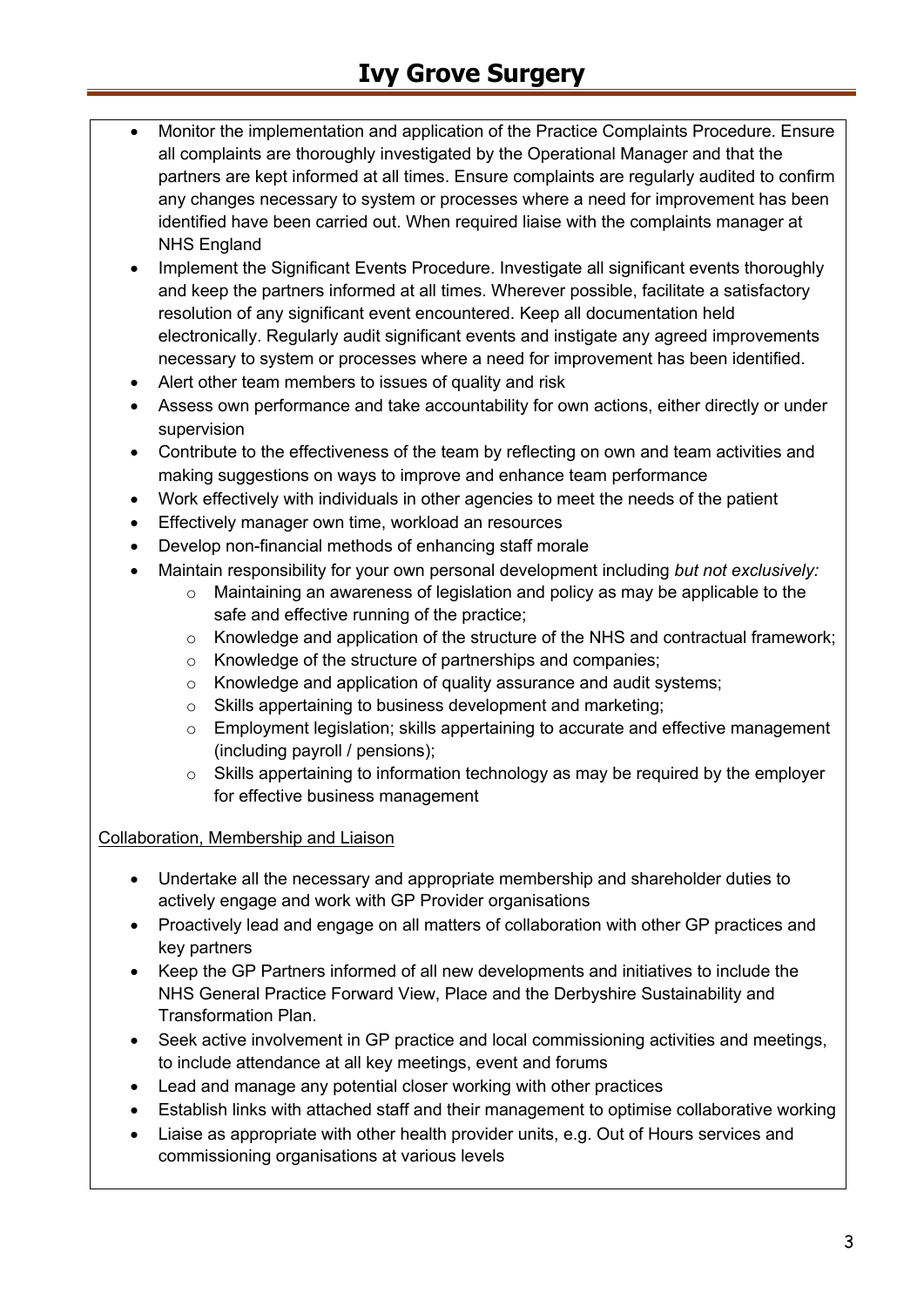### Human Resources

- Be aware of and proficient in the use of current employment law legislation
- Be the direct line manager for the operational and nurse managers
- Ensure the entire clinical workforce undertake revalidation
- Oversee the Operations Manager in the following areas:
	- $\circ$  Matters related to human resource management in line with industry standards and good practice to include performance and disciplinary. Implement effective systems for the resolution of dispute and grievances which comply with current legislation. Ensure all staff have an up to date DBS check
	- o All staff are competent and safe to carry out their work and are properly trained and supervised
	- o Maintain and develop the practice's employment policies and procedures to comply with all relevant employment legislation
	- $\circ$  The recruitment and retention of staff; develop, implement and embed an effective Practice Succession Plan
	- o Production of a workforce plan to meet future business challenges
	- $\circ$  Production of the Practice Development Plan to ensure staff training meets the needs of the practice both now and in the future
	- o Staff induction and training, ensuring all staff are adequately trained to fulfil their role
	- o Development of a performance management strategy for employed staff
	- o Develop staff skill-mix, monitor skill-mix, deployment of staff and set role boundaries
	- o Develop, implement and embed an effective staff appraisal process

# **Organisational**

- Lead on all matters related to the organisation of the practice and business
- Convene meetings, prepare agendas and ensure documentation and distribution of minutes as necessary
- Organise and attend GP Partnership and business meetings. Take and circulate minutes arising from these meetings and ensure action is taken from matters arising.
- Ensure the GP practice has adequate disaster recovery procedures in place, together with an up to date Asset Register and Business Continuity Plan

# IM & T

- Lead on all matters related to information, management and technology for the practice and that staff comply to all policies and procedures
- Actively encourage and promote the use of patient online services
- Ensure adherence to the requirements of the Data Protection Act and maintain registration under the Act.
- Ensure data collection systems are in place and maintained
- Adhere to the requirements of being the Information Governance Lead and Caldicott Guardian
- Liaise with the Date Protection Officer (DPO) as required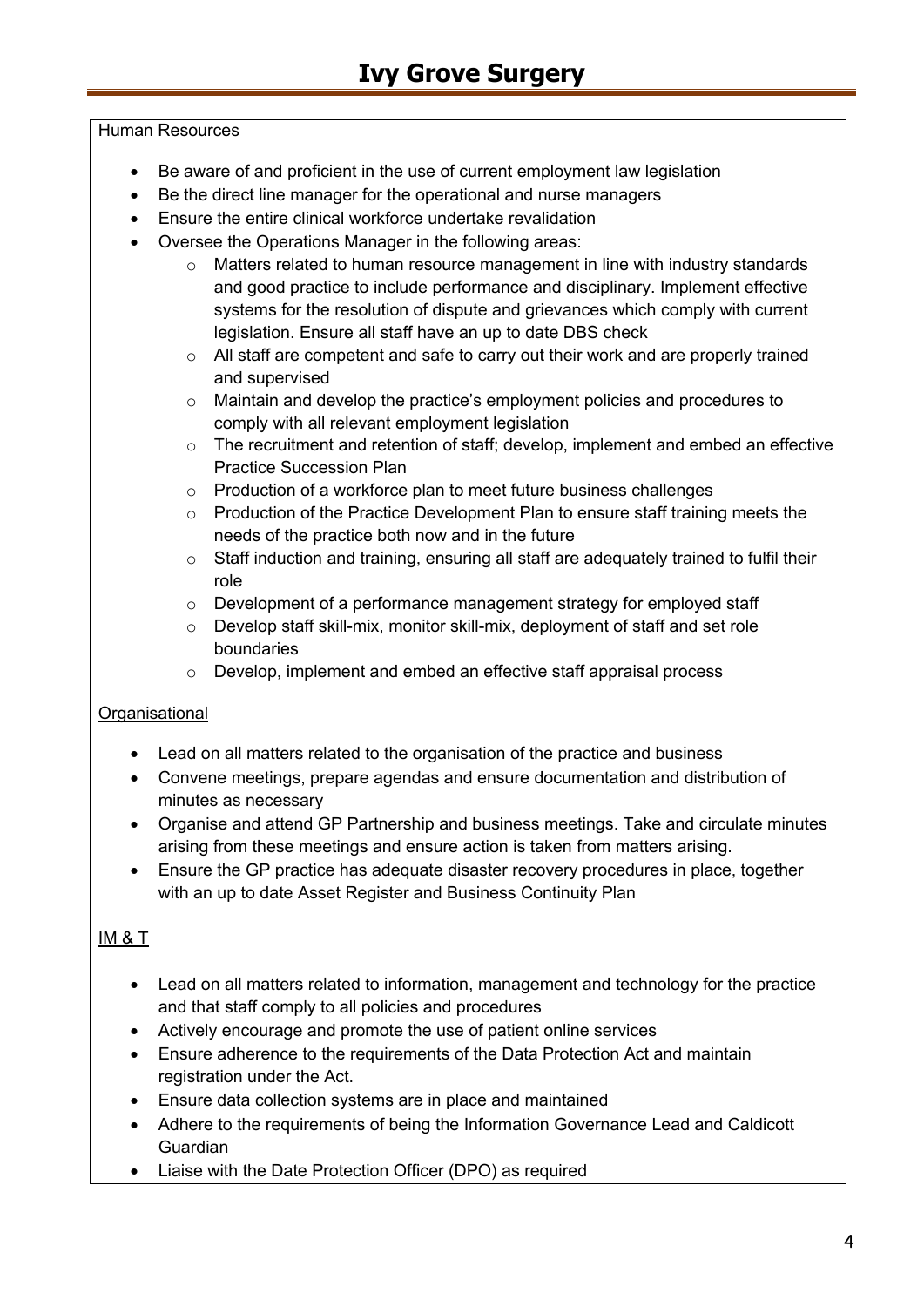## Premises

- Lead on liaising with other professions e.g. landlords, surveyors, accountants, bank account managers in relation to plans for development of the practice premises.
- Oversee the Operations Manager in the following areas:
	- o Ensure the building is safe and secure at all times
	- $\circ$  Ensure all health and safety matters and annual risk assessments are carried our as required
	- o All matters related to the management and maintenance of the practice premises
	- o Ensure the fire safety standards and training are maintained in line with legislation / practice policy
	- o Ensure contracts for services e.g. cleaning, gardening, window cleaning, are maintained etc. ensuring value for money

## **Communication**

The post holder should recognise the importance of effective communication within the team and will strive to:

- Communicate effectively with other team members, external agencies and organisations, with patients and carers and the Patient Participation Group (PPG) as and when appropriate
- Recognise people's needs for alternative methods of communication and respond accordingly
- Respond appropriately to any Freedom of Information requests

# Equality & Diversity

The post holder will support the equality, diversity and rights of patients, carers and colleagues, and will:

- Act in a way that recognises the importance of perople's rights, interpreting them in a way that is consistent with practice procedures and policies, and current legislation
- Respect the privacy, dignity, needs and beliefs of patients, carers and colleagues
- Behave in a manner that is welcoming to and of the individual, is non-judgmental and respects their circumstances, feelings, priorities and rights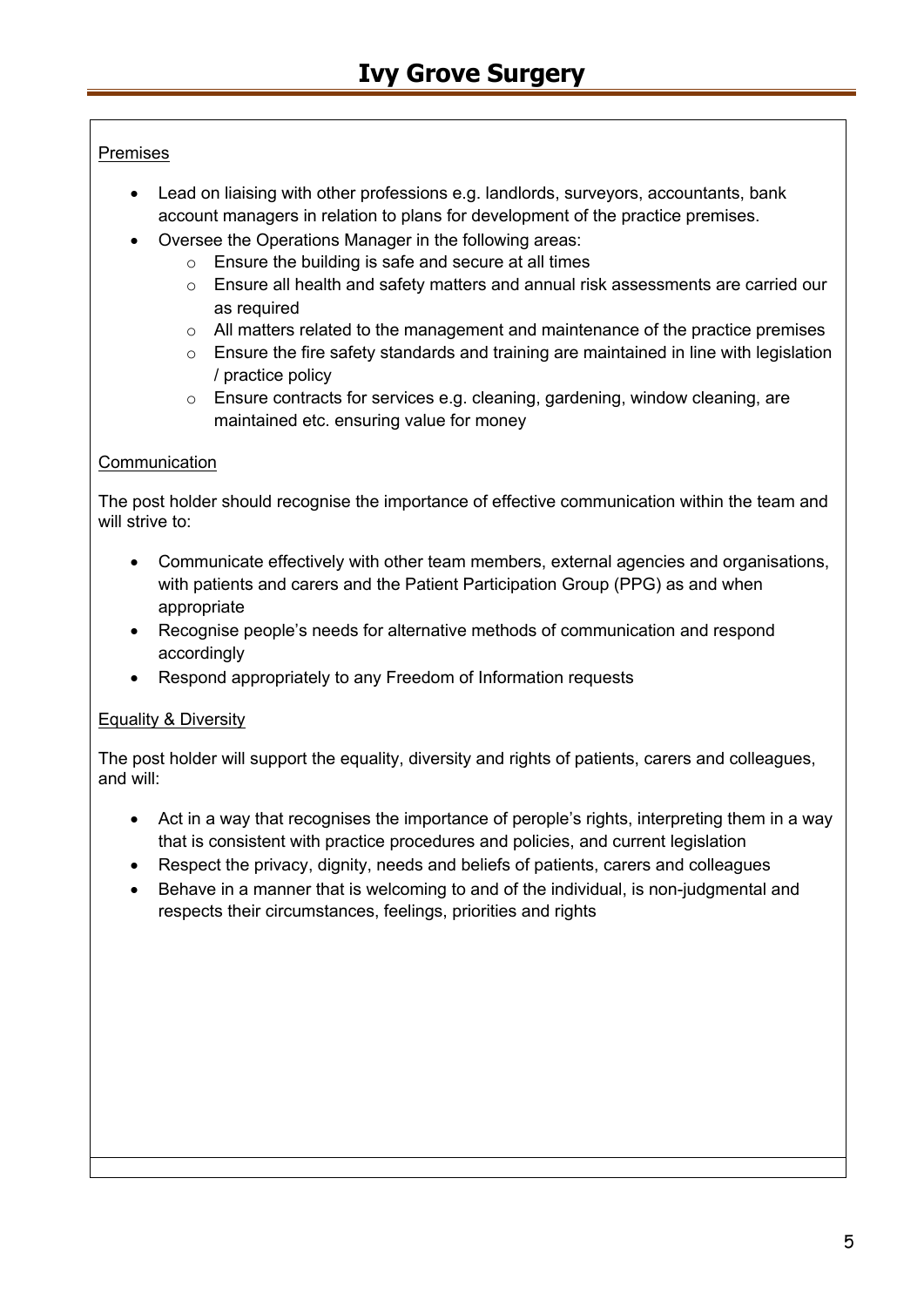| <b>Person Specification - Practice Business Manager</b>                |                  |                  |  |  |
|------------------------------------------------------------------------|------------------|------------------|--|--|
| <b>Qualifications</b>                                                  | <b>Essential</b> | <b>Desirable</b> |  |  |
| Educated to degree level in healthcare or business                     | ✓                |                  |  |  |
| Good standard of education with excellent literacy and numeracy        |                  |                  |  |  |
| skills                                                                 |                  |                  |  |  |
| Leadership and / or Management Qualification                           | ✓                |                  |  |  |
| <b>AMSPAR Qualification</b>                                            |                  |                  |  |  |
| <b>Experience</b>                                                      | <b>Essential</b> | <b>Desirable</b> |  |  |
| Experience of working with the general public                          |                  |                  |  |  |
| Experience of managing accounting procedures including budget          | ✓                |                  |  |  |
| and cash flow forecasting                                              |                  |                  |  |  |
| Experience of working in a health care setting                         | ✓                |                  |  |  |
| Experience of managing large multidisciplinary teams                   | ✓                |                  |  |  |
| Experience of performance management, including appraisal              |                  |                  |  |  |
| writing, staff development and disciplinary procedures                 |                  |                  |  |  |
| Experience of successfully developing and implementing projects        | ✓                |                  |  |  |
| Experience of workforce planning, forecasting and development          |                  |                  |  |  |
| NHS / Primary Care General Practice experience                         |                  | ✓                |  |  |
| Relevant health and safety experience                                  |                  |                  |  |  |
| Experience of chairing meetings, producing agendas and minutes         | ✓                |                  |  |  |
| <b>Skills</b>                                                          | <b>Essential</b> | <b>Desirable</b> |  |  |
| Ability to exploit and negotiate opportunities to enhance service      |                  |                  |  |  |
| delivery                                                               |                  |                  |  |  |
| Excellent communication skills (written, oral and presenting)          | ✓                |                  |  |  |
| Strong IT skills (generic)                                             | $\checkmark$     |                  |  |  |
| <b>Excellent leadership skills</b>                                     | ✓                |                  |  |  |
| Strategic thinker and negotiator                                       | ✓                |                  |  |  |
| Ability to prioritise, delegate and work to tight deadlines in a fast- |                  |                  |  |  |
| paced environment                                                      |                  |                  |  |  |
| EMIS / Systmone / Vision user skills                                   |                  | ✓                |  |  |
| Effective time management (Planning & Organising)                      | $\checkmark$     |                  |  |  |
| Ability to network and build relationships                             | ✓                |                  |  |  |
| Proven problem solving & analytical skills                             |                  |                  |  |  |
| Ability to develop, implement and embed policy and procedure           |                  |                  |  |  |
| Ability to motivate and train staff                                    | ✓                |                  |  |  |
| <b>Personal Qualities</b>                                              | <b>Essential</b> | <b>Desirable</b> |  |  |
| Polite and confident                                                   | ✓                |                  |  |  |
| Flexible and cooperative                                               | ✓                |                  |  |  |
| <b>Excellent interpersonal skills</b>                                  | ✓                |                  |  |  |
| Motivated and proactive                                                | ✓                |                  |  |  |
| Ability to use initiative and judgement                                | ✓                |                  |  |  |
| Forward thinker with a solutions focused approach                      | ✓                |                  |  |  |
| High levels of integrity and loyalty                                   | $\checkmark$     |                  |  |  |
| Sensitive and empathetic in distressing situations                     | ✓                |                  |  |  |
| Ability to work under pressure                                         | ✓                |                  |  |  |
| Confident, assertive and resilient                                     | ✓                |                  |  |  |
| Ability to drive and deliver change effectively                        | ✓                |                  |  |  |
| Ability to motivate teams, enhance morale and maintain a positive      | ✓                |                  |  |  |
| working environment, including team building sessions                  |                  |                  |  |  |
| <b>Other requirements</b>                                              | <b>Essential</b> | <b>Desirable</b> |  |  |
| Flexibility to work outside of core office hours                       | ✓                |                  |  |  |